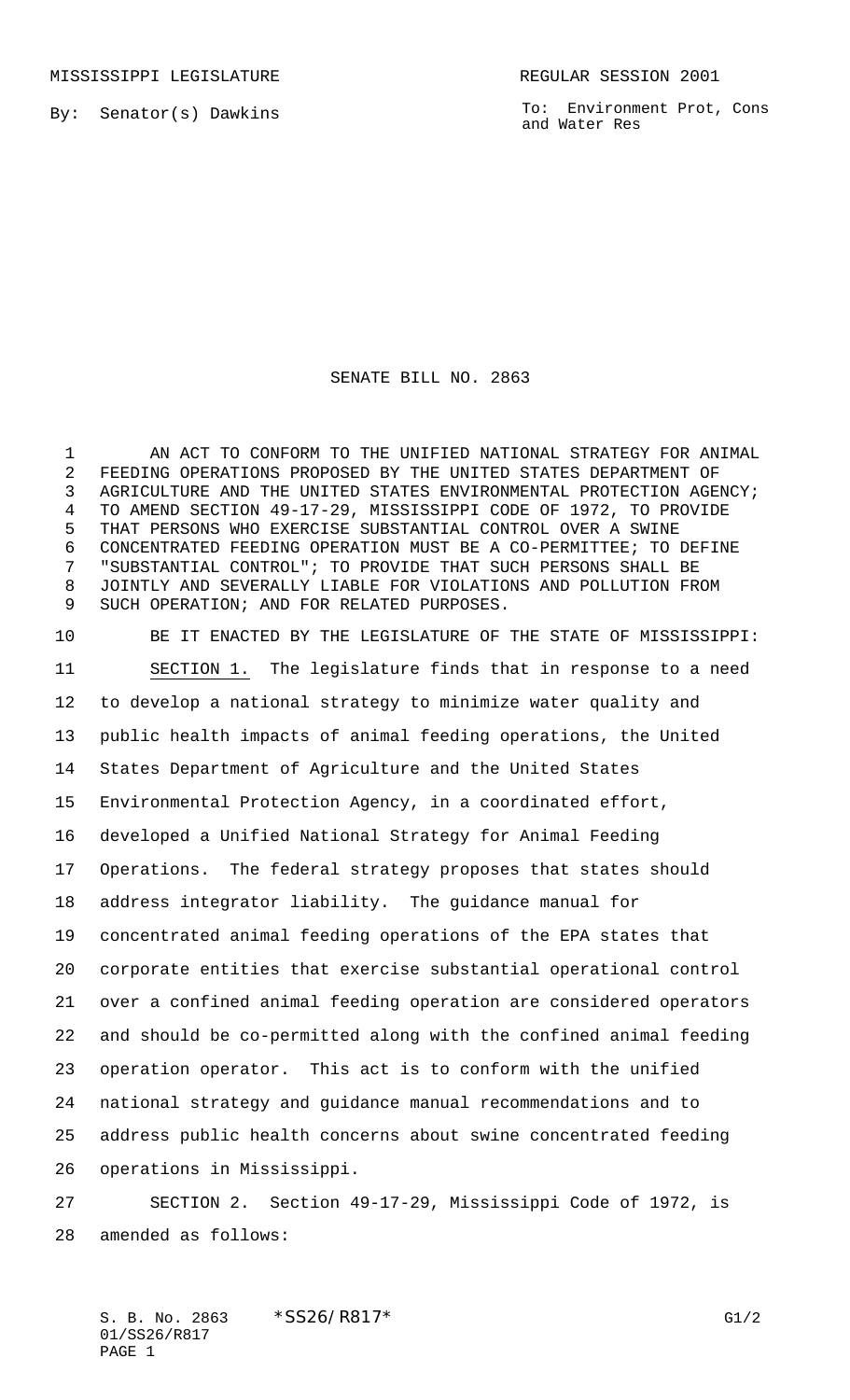49-17-29. (1) (a) Except as in compliance with paragraph (b) of this subsection, it is unlawful for any person to cause pollution of the air in the state or to place or cause to be placed any wastes or other products or substances in a location where they are likely to cause pollution of the air. It is also unlawful to discharge any wastes, products or substances into the air of the state which exceed standards of performance, hazardous air pollutant standards, other emission standards set by the commission, or which reduce the quality of the air below the air quality standards or increments established by the commission or prevent attainment or maintenance of those air quality standards. Any such action is hereby declared to be a public nuisance.

 (b) It is unlawful for any person to build, erect, alter, replace, use or operate any equipment which will cause the issuance of air contaminants unless that person holds a permit from the Permit Board (except repairs or maintenance of equipment for which a permit has been previously issued), or unless that person is exempted from holding a permit by a regulation promulgated by the commission. Concentrated animal feeding operations may be a source or a category of sources exempted under this paragraph. However, no new or existing applications relating to swine concentrated animal feeding operations within a county shall be exempted from regulations and ordinances which have been duly passed by the county's board of supervisors and which are in force on June 1, 1998.

S. B. No. 2863 \*SS26/R817\* 01/SS26/R817 PAGE 2 (2) (a) Except as in compliance with paragraph (b) of this subsection, it is unlawful for any person to cause pollution of any waters of the state or to place or cause to be placed any wastes in a location where they are likely to cause pollution of any waters of the state. It is also unlawful to discharge any wastes into any waters of the state which reduce the quality of those waters below the water quality standards established by the commission; or to violate any applicable pretreatment standards or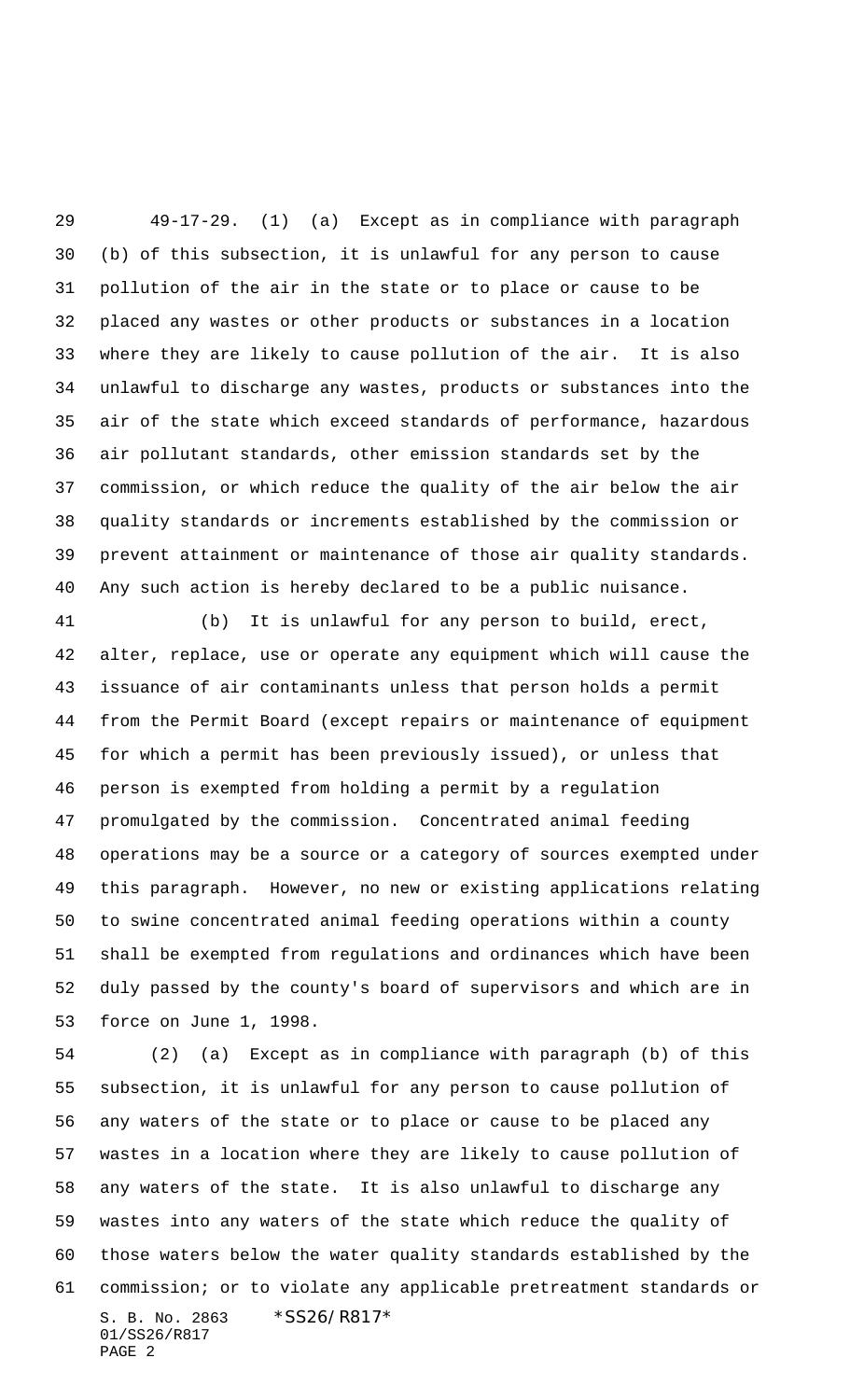limitations, technology-based effluent limitations, toxic standards or any other limitations established by the commission. Any such action is declared to be a public nuisance.

 (b) It is unlawful for any person to carry on any of the following activities, unless that person holds a current permit for that activity from the Permit Board as may be required for the disposal of all wastes which are or may be discharged into the waters of the state, or unless that person is exempted from holding a permit by a regulation promulgated by the commission: (i) the construction, installation, modification or operation of any disposal system or part thereof or any extension or addition thereto, including, but not limited to, systems serving agricultural operations; (ii) the increase in volume or strength of any wastes in excess of the permissive discharges specified under any existing permit; (iii) the construction, installation or operation of any industrial, commercial or other establishment, including irrigation projects or any extension or modification thereof or addition thereto, the operation of which would cause an increase in the discharge of wastes into the waters of the state or would otherwise alter the physical, chemical or biological properties of any waters of the state in any manner not already lawfully authorized; (iv) the construction or use of any new outlet for the discharge of any wastes into the waters of the state. However, no new or existing applications relating to swine concentrated animal feeding operations within a county shall be exempted from regulations and ordinances which have been duly passed by the county's board of supervisors and which are in force on June 1, 1998.

S. B. No. 2863 \*SS26/R817\* 01/SS26/R817 PAGE 3 (3) (a) Except as otherwise provided in this section, the Permit Board created by Section 49-17-28 shall be the exclusive administrative body to make decisions on permit issuance, reissuance, denial, modification or revocation of air pollution control and water pollution control permits and permits required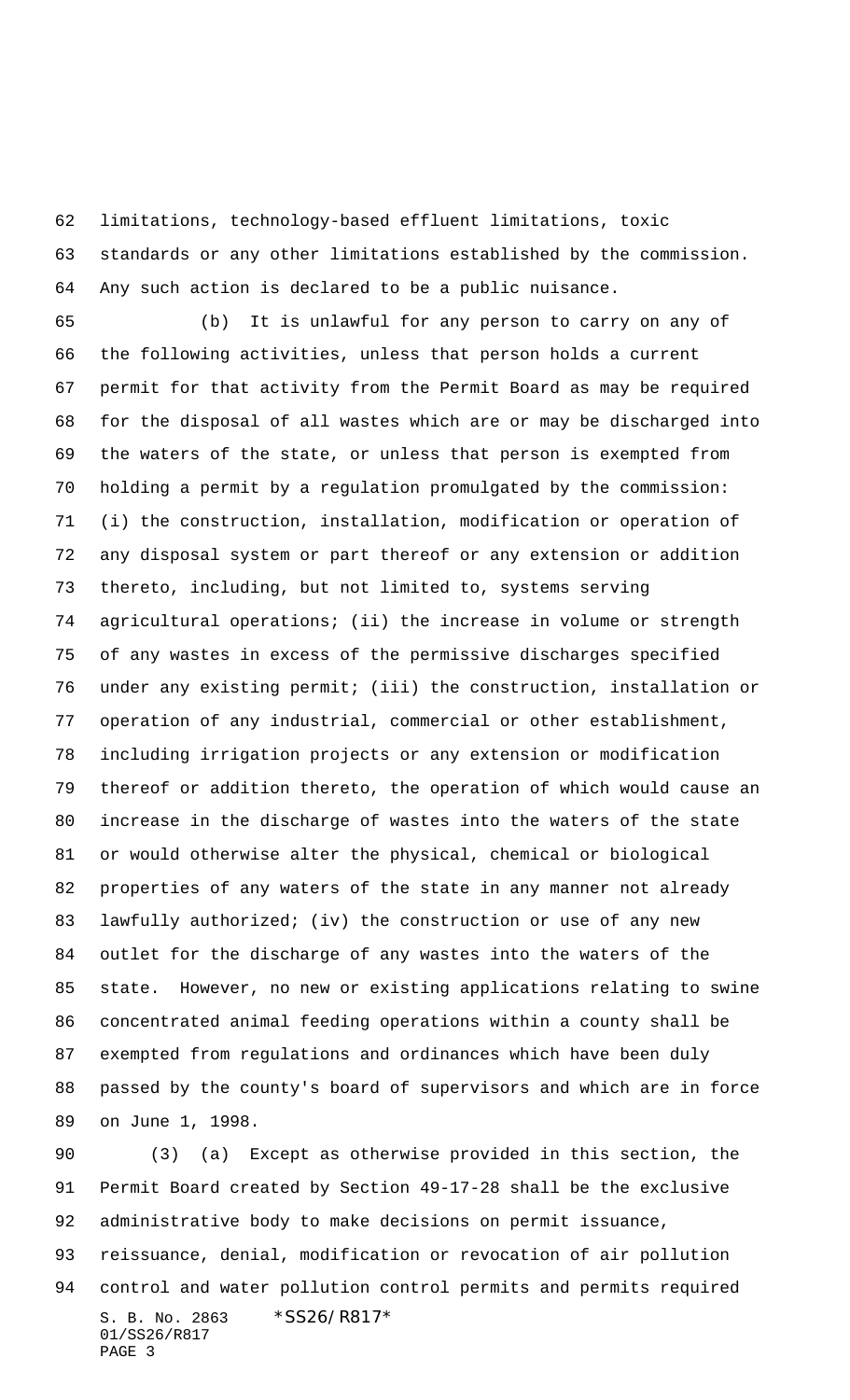S. B. No. 2863 \*SS26/R817\* 01/SS26/R817 PAGE 4 under the Solid Wastes Disposal Law of 1974 (Title 17, Chapter 17), and all other permits within the jurisdiction of the Permit Board. After consideration of alternative waste treatment technologies available to control air and water pollution and odor, including appropriate siting criteria, the commission may promulgate regulations establishing conditions, limitations and exemptions under which the Permit Board shall make these decisions. Regulations promulgated by the commission which establish exemptions as authorized under Senate Bill No. 2895, 1998 Regular Session [Laws, 1998, ch. 537], shall apply to any applicable facility in operation on the effective date of that regulation and to any applicable facility constructed or operated after the effective date of that regulation. The Permit Board may issue multiple permits for the same facility or operation simultaneously or in the sequence that it deems appropriate consistent with the commission's regulations. Except as otherwise provided in this paragraph, the Permit Board, under any conditions that the board may prescribe, may authorize the Executive Director of the Department of Environmental Quality to make decisions on permit issuance, reissuance, denial, modification or revocation. The executive director shall not be authorized to make decisions on permit issuance, reissuance, denial, modification or revocation for a commercial hazardous waste management facility or a municipal solid waste landfill or incinerator. A decision by the executive director shall be a decision of the Permit Board and shall be subject to formal hearing and appeal as provided in this section. The executive director shall report all permit decisions to the Permit Board at its next regularly scheduled meeting and those decisions shall be recorded in the minutes of the Permit Board. The decisions of the Permit Board shall be recorded in minutes of the Permit Board and shall be kept separate and apart from the minutes of the commission. The decision of the Permit Board or the executive director to issue, reissue, deny, modify or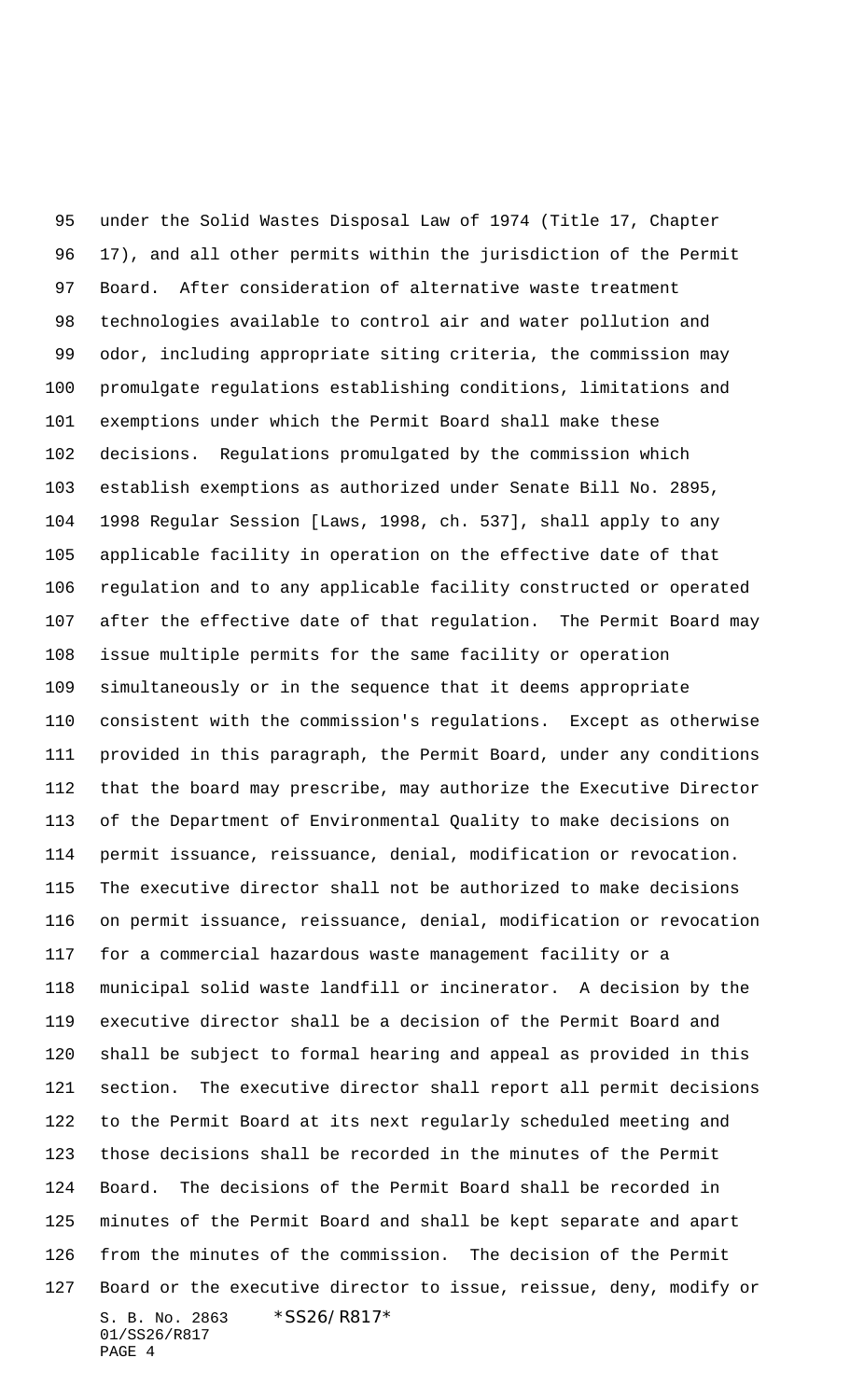revoke permits shall not be construed to be an order or other action of the commission.

 (b) The Executive Director of the Department of Environmental Quality shall also be the Executive Director of the Permit Board and shall have available to him, as Executive Director of the Permit Board, all resources and personnel otherwise available to him as executive director of the department.

S. B. No. 2863 \*SS26/R817\* 01/SS26/R817 PAGE 5 (c) All persons required to obtain an air pollution control or water pollution control permit, a permit under the Solid Wastes Disposal Law of 1974 (Title 17, Chapter 17) or any other permit within the jurisdiction of the Permit Board shall make application for that permit with the Permit Board. The Permit Board, under any regulations as the commission may prescribe, may require the submission of those plans, specifications and other information as it deems necessary to carry out Sections 49-17-1 through 49-17-43 and Title 17, Chapter 17, or to carry out the commission's regulations adopted under those sections. The Permit Board, based upon any information as it deems relevant, shall issue, reissue, deny, modify or revoke air pollution control or water pollution control permit or permits required under the Solid Wastes Disposal Law of 1974 (Title 17, Chapter 17) or any other permit within the jurisdiction of the Permit Board under any conditions as it deems necessary that are consistent with the commission's regulations. The Permit Board's action of issuance, reissuance, denial, modification or revocation of a permit as recorded in its minutes shall constitute a complete decision of the board. All permits issued by the Permit Board shall remain in full force and effect until the board makes a final determination regarding any reissuance, modification, or revocation thereof. The Permit Board shall take action upon an application within one hundred eighty (180) days following its receipt in the board's principal office. No action which affects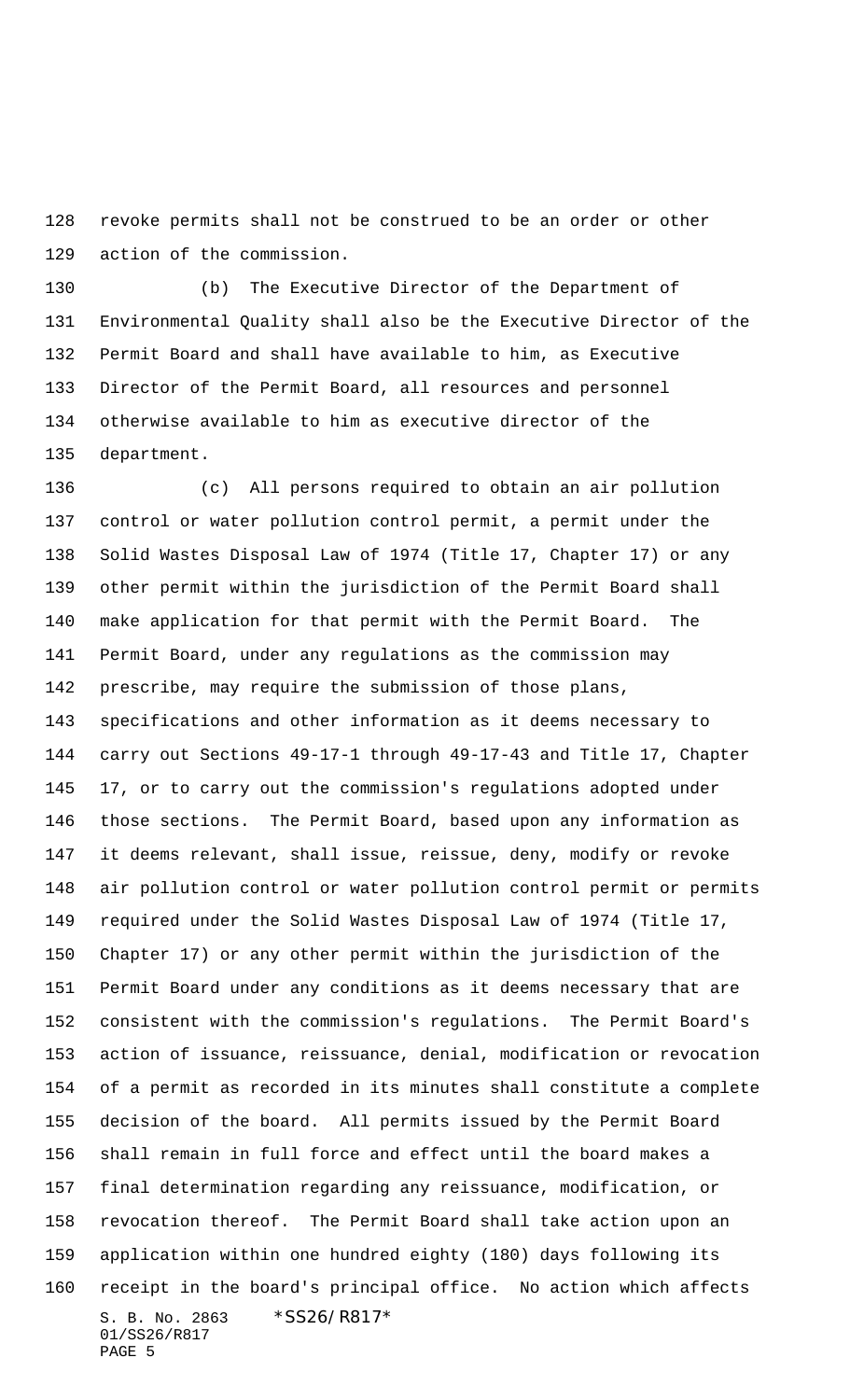revocation of an existing permit shall take effect until the thirty (30) days mentioned in paragraph (4)(b) of this section has expired or until a formal hearing as prescribed in that paragraph is held, whichever is later.

 (d) The Permit Board may adopt rules of practice and procedure governing its proceedings that are consistent with the commission's regulations. All hearings in connection with permits issued, reissued, denied, modified or revoked and all appeals from decisions of the Permit Board shall be as provided in this section.

 (e) Upon any conditions that are consistent with the commission's regulations and subject to those procedures for public notice and hearings as provided by law, not inconsistent with federal law and regulations, the Permit Board may issue general permits and, where appropriate, may consolidate multiple permits for the same facility or operation into a single permit.

S. B. No. 2863 \*SS26/R817\* 01/SS26/R817 PAGE 6 (f) The Permit Board shall not issue any permit for a new swine concentrated animal feeding operation or the expansion of an existing swine concentrated animal feeding operation before January 1, 2000, unless the department received the application for that operation's new or modified permit before February 28, 1998, or except as provided in this paragraph (f). In issuing or modifying any permit for which the department received an application before February 28, 1998, the Permit Board shall apply those siting criteria adopted or used by the commission before February 28, 1998, unless federal law or regulations require more stringent criteria. The moratorium established in this paragraph shall not apply to the issuance of any permit for a new swine concentrated animal feeding operation or the expansion of an existing swine concentrated animal feeding operation that uses an animal waste management system which the applicant demonstrates to the Permit Board is innovative in significantly reducing the effects of the operation on the public health, welfare or the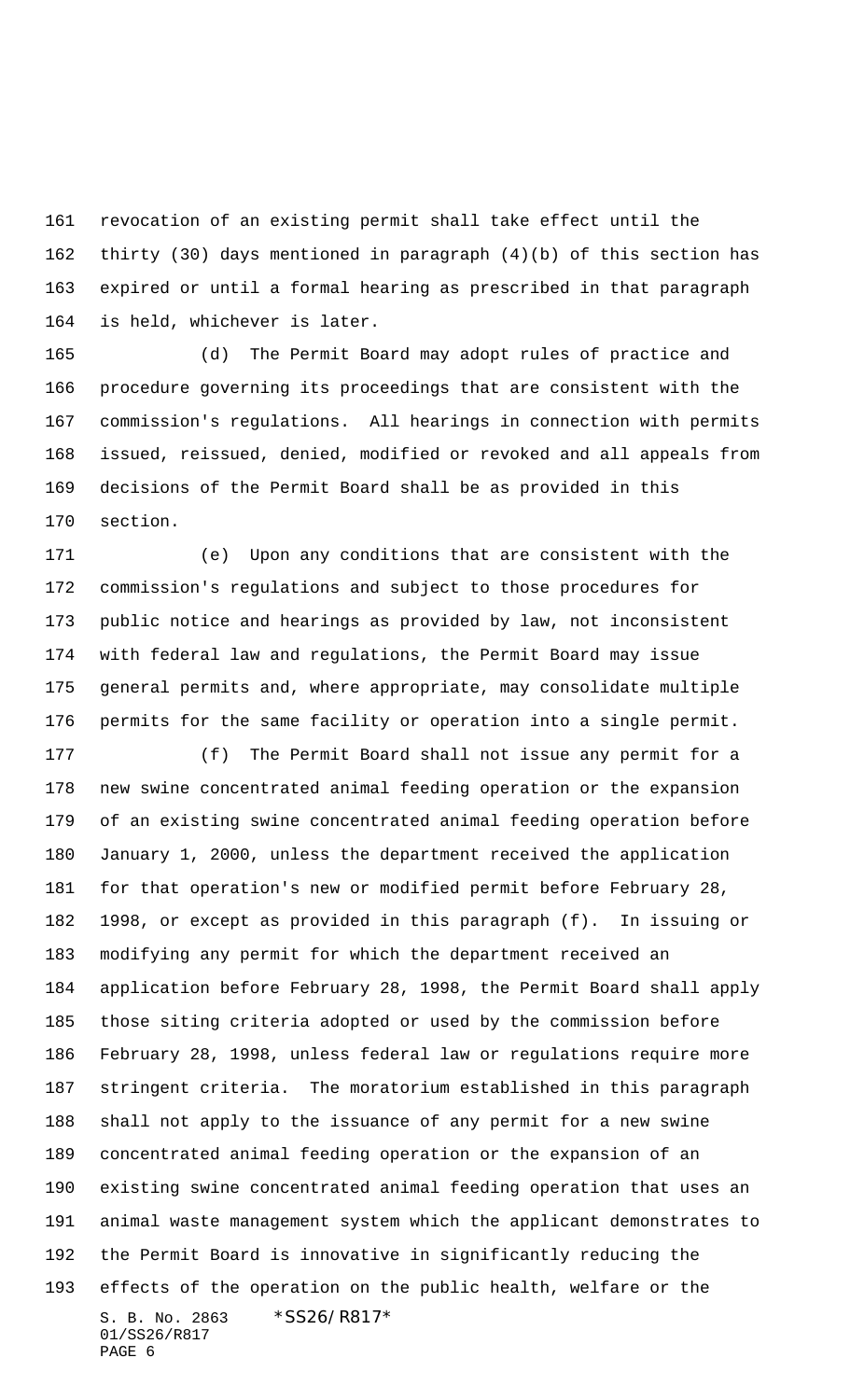environment and which is approved by the Permit Board. The Permit Board shall not issue or modify more than five (5) permits under this innovative animal waste management system technology exemption to the moratorium.

 (g) In addition to the owner, any person who exercises substantial control over a swine concentrated animal feeding operation required to be permitted under this section shall be considered an operator and shall be a co-permittee with the swine concentrated animal feeding operation owner. A person exercises substantial control if the person:

 (i) Establishes management or production standards for the care, maintenance, feeding, medication of the swine; or (ii) Directs the activity of persons working at the concentrated animal feeding operation either through a contract or direct supervision of activities at the facility; or (iii) Owns or has an ownership interest in the swine. An ownership interests includes a right or option to purchase the swine.

 This requirement shall apply to permits for new swine concentrated animal feeding operations and to the reissuance, modification, or transfer of permits for existing swine concentrated animal feeding operations.

S. B. No. 2863 \*SS26/R817\* 01/SS26/R817 PAGE 7 (4) (a) Except as required by this section, before the issuance, reissuance, denial, modification or revocation of any air pollution control or water pollution control permit, permit required under the Solid Wastes Disposal Law of 1974 (Title 17, Chapter 17) or any other permit within its jurisdiction, the Permit Board, in its discretion, may hold a public hearing or meeting to obtain comments from the public on its proposed action. Before the issuance, reissuance, denial, modification pertaining to the expansion of a facility, transfer or revocation of a permit for a commercial hazardous waste management facility or a commercial municipal solid waste landfill or incinerator, the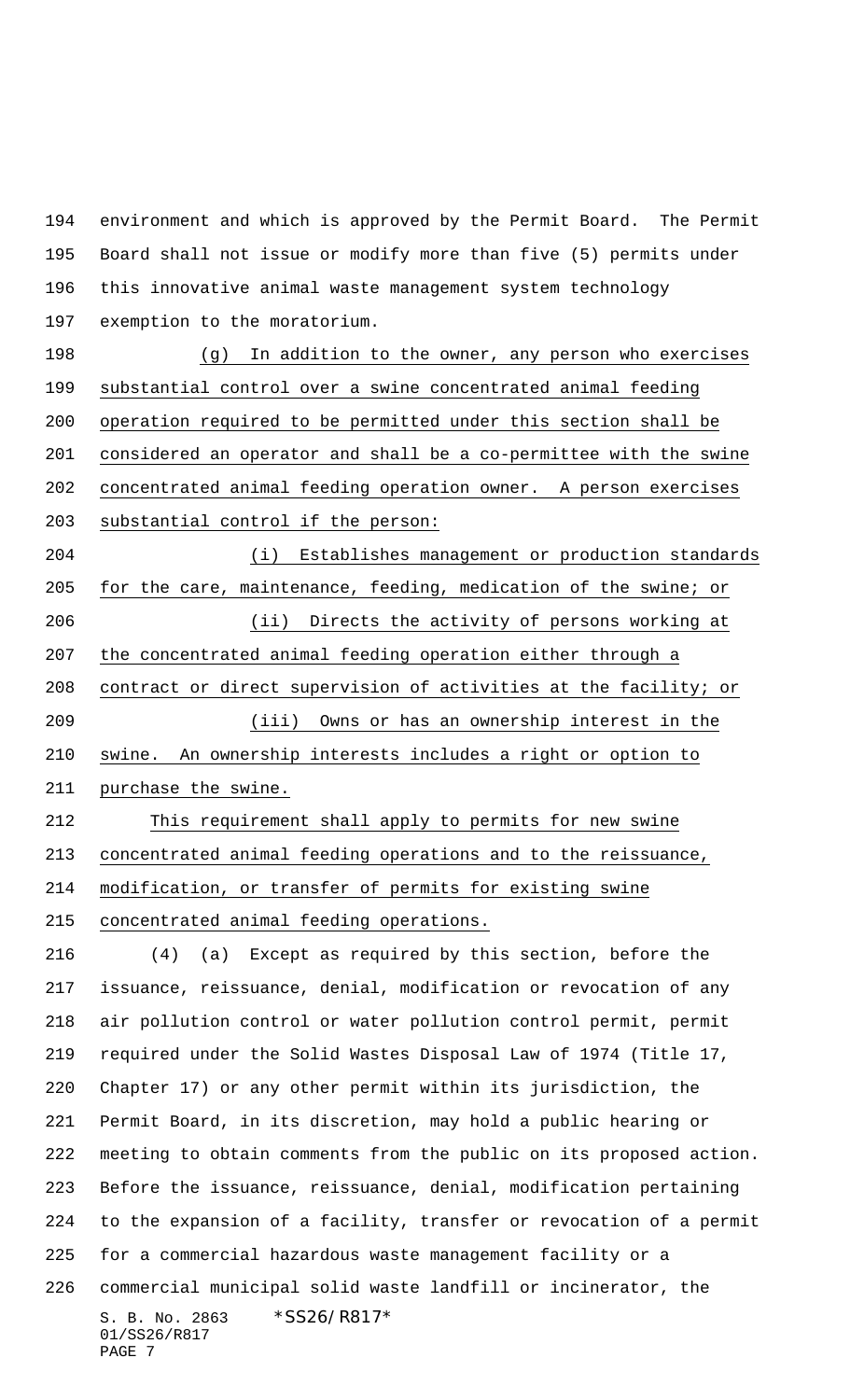Permit Board shall conduct a public hearing or meeting to obtain comments from the public on the proposed action. That hearing or meeting shall be informal in nature and conducted under those procedures as the Permit Board may deem appropriate consistent with the commission's regulations.

 (b) Within thirty (30) days after the date the Permit Board takes action upon permit issuance, reissuance, denial, modification or revocation, as recorded in the minutes of the Permit Board, any interested party aggrieved by that action may file a written request for a formal hearing before the Permit Board. An interested party is any person claiming an interest relating to the property or project which is the subject of the permit action, and who is so situated that the person may be affected by the disposition of that action.

S. B. No. 2863 \*SS26/R817\* 01/SS26/R817 PAGE 8 The Permit Board shall fix the time and place of the formal hearing and shall notify the permittee of that time and place. In conducting the formal hearing, the Permit Board shall have the same full powers as to subpoenaing witnesses, administering oaths, examining witnesses under oath and conducting the hearing, as is now vested by law in the Mississippi Public Service Commission, as to the hearings before it, with the additional power that the Executive Director of the Permit Board may issue all subpoenas at the instance of the Permit Board or at the instance of any interested party. Any subpoenas shall be served by any lawful officer in any county to whom the subpoena is directed and return made thereon as provided by law, with the cost of service being paid by the party on whose behalf the subpoena was issued. Witnesses summoned to appear at the hearing shall be entitled to the same per diem and mileage as witnesses attending the circuit court and shall be paid by the person on whose behalf the witness was called. Sufficient sureties for the cost of service of the subpoena and witness fees shall be filed with the Executive Director of the Permit Board at the time that issuance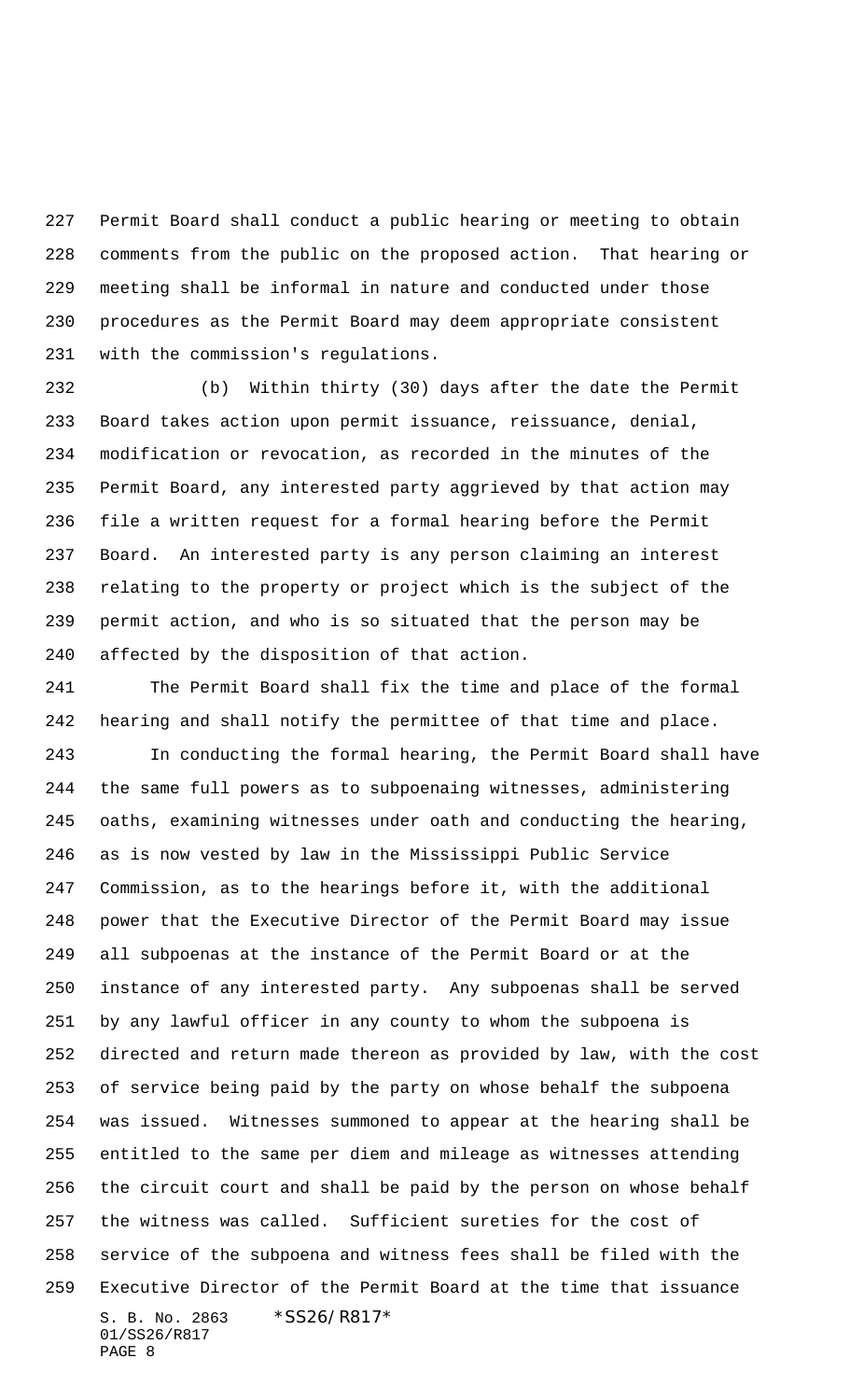of the subpoena is requested. At a hearing, any interested party may present witnesses and submit evidence and cross-examine witnesses.

 The Permit Board may designate a hearing officer to conduct the formal hearing on all or any part of the issues on behalf of the Permit Board. The hearing officer shall prepare the record of the formal hearing conducted by that officer for the Permit Board and shall submit the record to the Permit Board.

 Upon conclusion of the formal hearing, the Permit Board shall enter in its minutes the board's decision affirming, modifying or reversing its prior decision to issue, reissue, deny, modify or revoke a permit. The Permit Board shall prepare and record in its minutes findings of fact and conclusions of law supporting its decision. That decision, as recorded in its minutes with its findings of fact and conclusions of law, shall be final unless an appeal, as provided in this section, is taken to chancery court within twenty (20) days following the date the decision is entered in the board's minutes.

 (c) Within twenty (20) days after the date the Permit Board takes action upon permit issuance, reissuance, denial, modification or revocation after a formal hearing under this subsection as recorded in the minutes of the Permit Board, any person aggrieved of that action may appeal the action as provided in subsection (5) of this section.

 (5) (a) Appeals from any decision or action of the Permit Board shall be only to chancery court as provided in this subsection.

S. B. No. 2863 \*SS26/R817\* 01/SS26/R817 PAGE 9 (b) Any person who is aggrieved by any decision of the Permit Board issuing, reissuing, denying, revoking or modifying a permit after a formal hearing may appeal that decision within the 290 period specified in subsection  $(4)(c)$  of this section to the chancery court of the county of the situs in whole or in part of the subject matter. The appellant shall give a cost bond with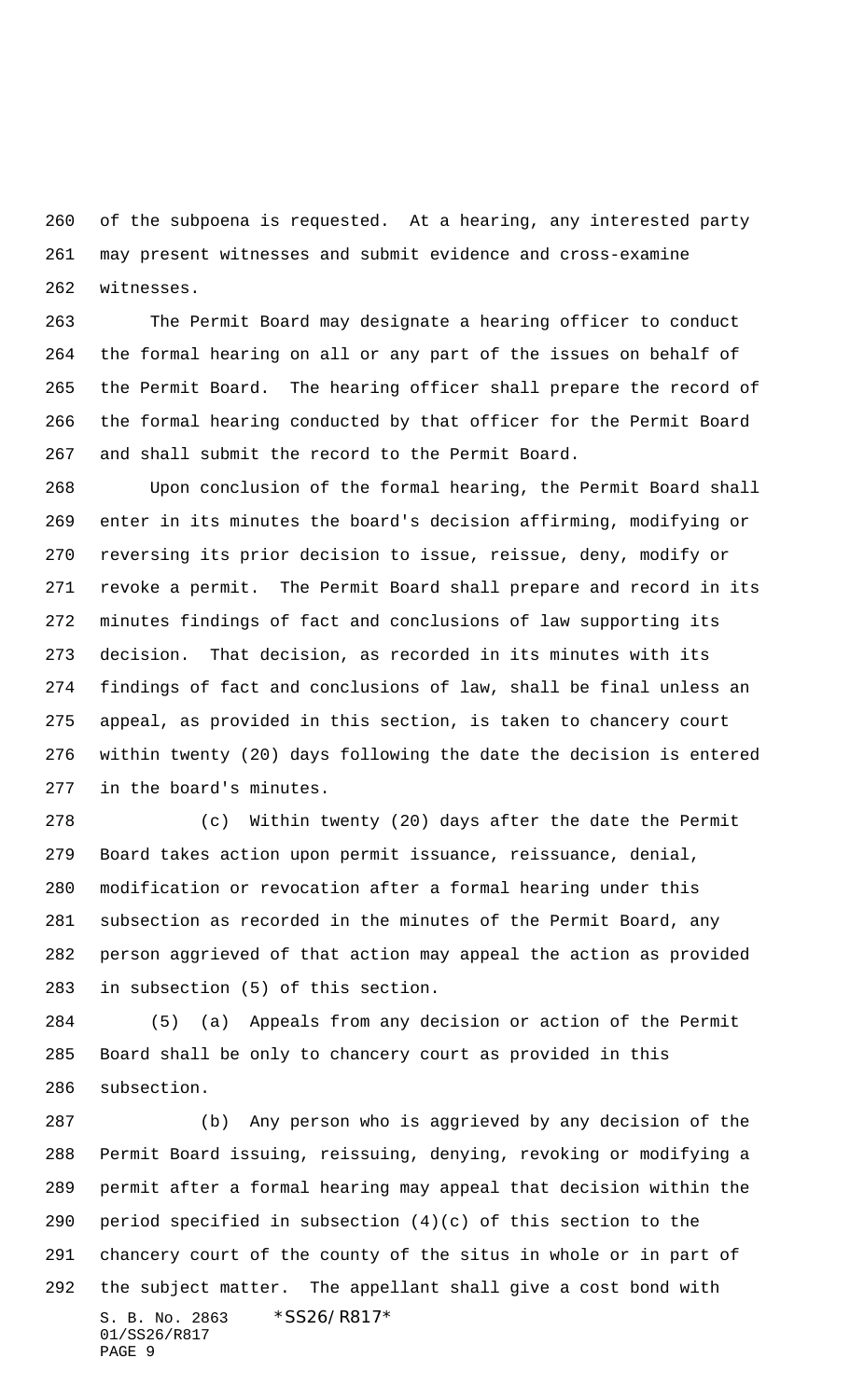S. B. No. 2863 \*SS26/R817\* 01/SS26/R817 PAGE 10 sufficient sureties, payable to the state in the sum of not less than One Hundred Dollars (\$100.00) nor more than Five Hundred Dollars (\$500.00), to be fixed by the Permit Board and to be filed with and approved by the Executive Director of the Permit Board, who shall forthwith certify the filing of the bond together with a certified copy of the record of the Permit Board in the matter to the chancery court to which the appeal is taken, which shall thereupon become the record of the cause. An appeal to the chancery court as provided in this section shall not stay the decision of the Permit Board. The aggrieved party may, within twenty (20) days following the date the board's decision after a formal hearing is entered on the board's minutes, petition the chancery court for an appeal with supersedeas and the chancellor shall grant a hearing on that petition. Upon good cause shown, the chancellor may grant that appeal with supersedeas. If granted, the appellant shall be required to post a bond with sufficient sureties according to law in an amount to be determined by the chancellor. Appeals shall be considered only upon the record as made before the Permit Board. The chancery court shall always be deemed open for hearing of an appeal and the chancellor may hear the same in termtime or in vacation at any place in the chancellor's district, and the appeal shall have precedence over all civil cases, except election contests. The chancery court shall review all questions of law and of fact. If no prejudicial error is found, the matter shall be affirmed. If prejudicial error is found the decision of the board shall be reversed and the chancery court shall remand the matter to the Permit Board for appropriate action as may be indicated or necessary under the circumstances. Appeals may be taken from the chancery court to the Supreme Court in the manner as now required by law, except that if a supersedeas is desired by the party appealing to the chancery court, that party may apply for a supersedeas to the chancellor of that court, who shall award a writ of supersedeas,